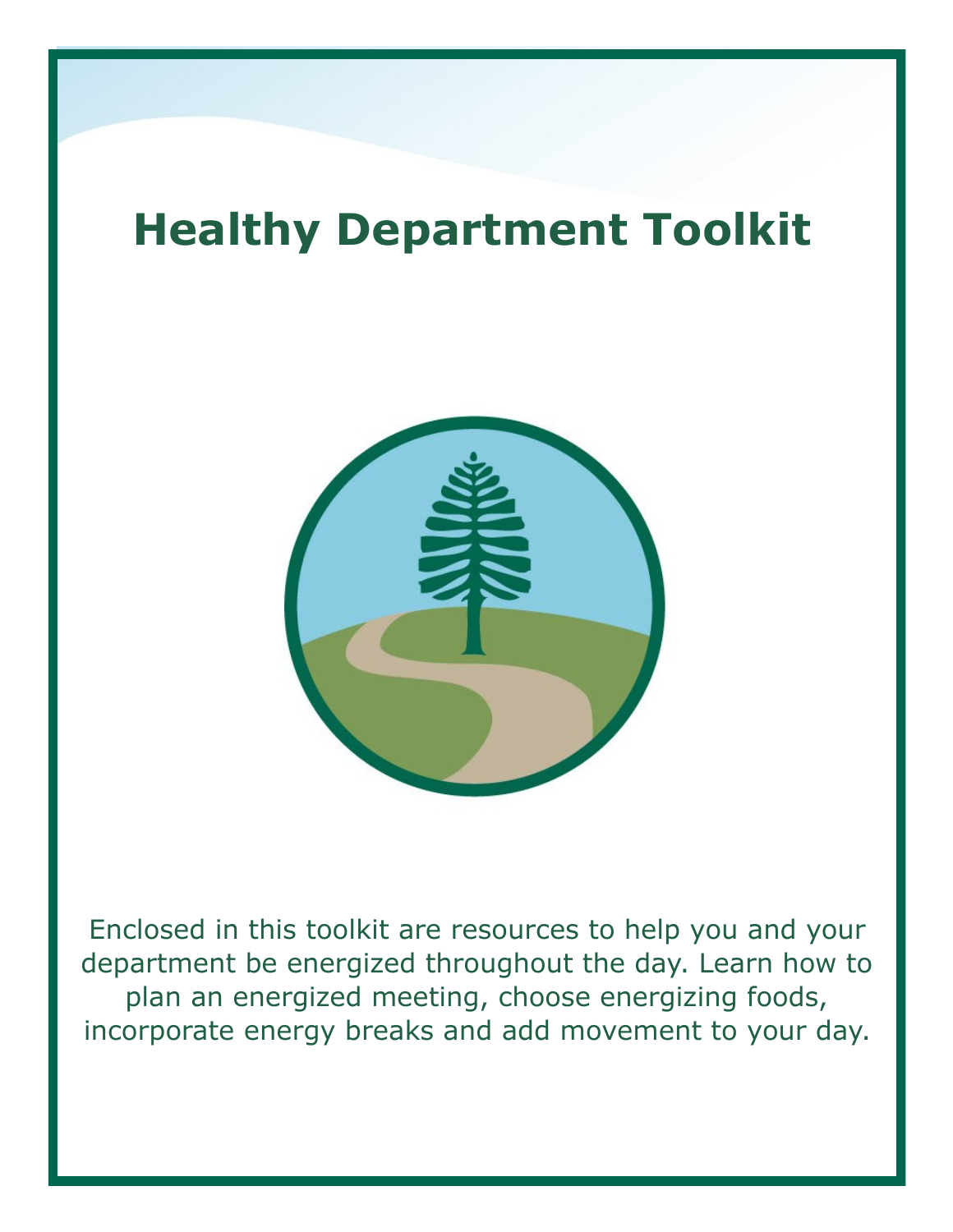# **Healthy Department: Energized Meetings**



## **Key Strategies for Planning an Energized Meeting**

*An unfocused meeting that easily gets off track, runs long, or has unclear goals can sap the energy of those involved. See below for a few strategies that can help your meeting stay focused and keep your colleagues energized. Prolonged sitting in long meetings does not support good energy for those in attendance. By incorporating breaks and encouraging more movement and/or standing, you will help maximize attendees' energy and have a more effective meeting.* 

### **Develop Agenda and Circulate**

- Plan to tackle high priority items early and circulate the agenda ahead of time so attendees know what to expect. You may also want to ask for feedback from others to ensure important items are not left off the agenda.
- For meetings longer than 1 hour, incorporating a 5 minute physical break (e.g. standing, walking, stretching) can help keep energy and focus high. (See the attached stretching handout for more ideas.)

**•** Allot each agenda item a "time zone" to help you stay focused and on track. This practice will help you determine if your agenda is too long and will help keep the group focused*.* If your agenda is too long for the allotted meeting time, add some items to the "parking lot" list to discuss at another time.

• Save time on the agenda to ensure everyone is on the same page and has a clear idea of their action steps.

#### **Establish Roles**

**•** An engaged group of attendees is crucial to holding an Energized Meeting. Suggested Roles:

*Leader*– Set and circulate agenda, make decisions on adjustments and progress

*Time Keeper*– Stick with allotted time on agenda and notify progress during discussion

*Note Keeper–* Don't forget to share the notes with everyone.

*Energizer–* Pay attention to energy level of group, keep discussions focused, encourage movement

• For the most effective and energized meetings, rotate roles for regular meetings to keep things fresh.

#### **Try a Standing Meeting/Encourage Standing During Meetings**

- Encourage (and model) standing during meetings if appropriate for the setting and goals.
- You don't have to stand for the entire meeting as even a short break of a few minutes from sitting can increase energy levels.

#### **Consider a Walking Meeting**

• Walking meetings work best when you have a small group, a quiet place to walk, confidential conversations are not needed, everyone is comfortable, participants can opt out of walking portion, and when the goal is to check in as opposed to a detail-oriented agenda.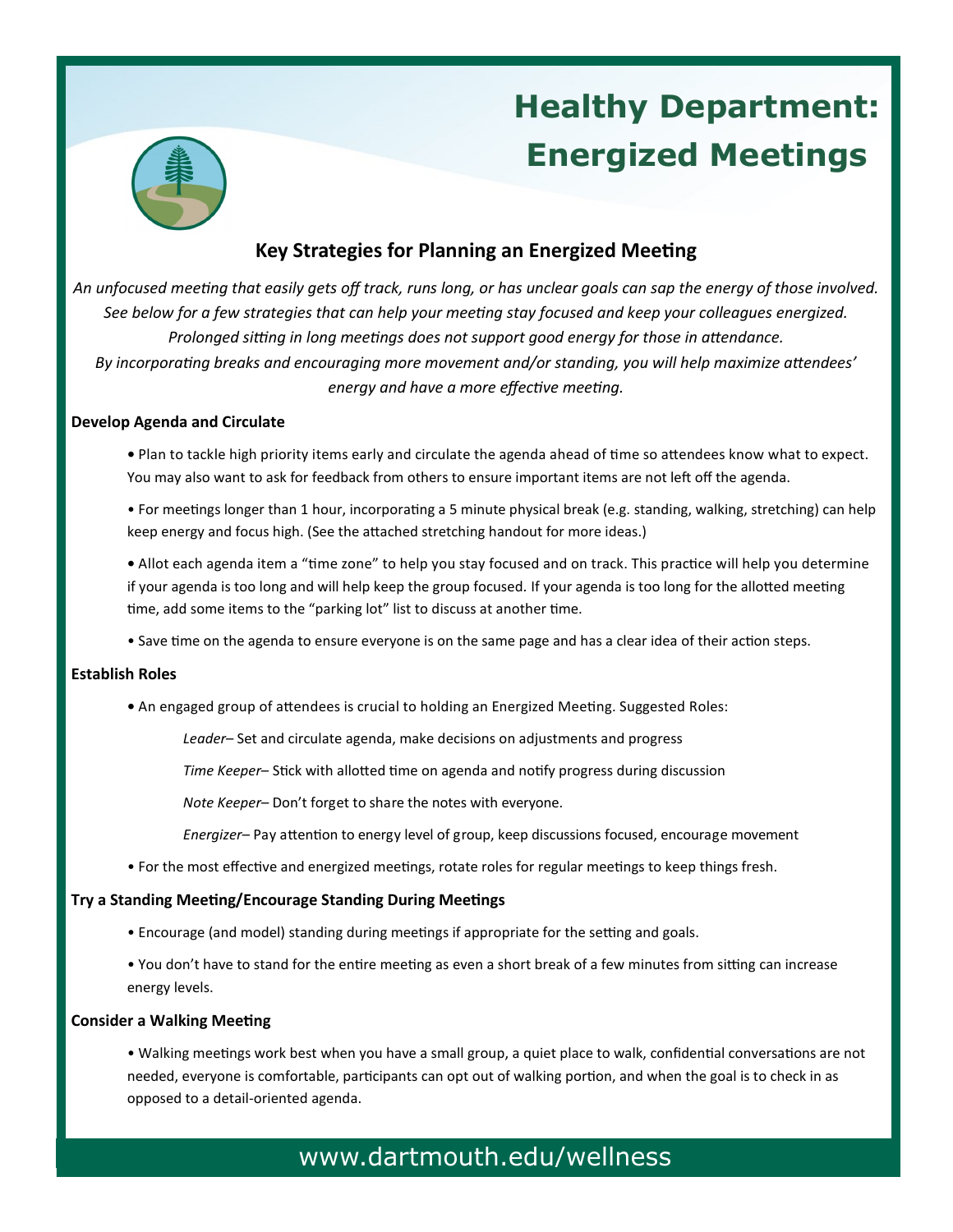

# **Healthy Department: Food at Meetings**

## **Choose Energizing Foods**

*If you are serving food for the meeting, what you serve can make an impact on the energy and focus of attendees. Here are a few questions you can ask yourself to help you select foods that best support your goal of creating an energized meeting:* 

## **Do I really need to serve food at this meeting?**

• Not all meetings need to have food. If your meeting is outside of a typical meal time and is 1 hour or less, consider not providing refreshments or limiting the options to water and easy to transport seasonal fruit (bananas, apples, etc.) and/or encouraging participants to bring healthy refreshments with them.

## **Have I made fruits and vegetables a main component of my order?**

• Seasonal fruits and vegetables that are prominently displayed are excellent options and can be included in just about any meeting in which you serve food. They will better support the energy levels of your meeting attendees.

## **Have I requested the smallest portions available for my chosen items?**

• If we eat large amounts of any foods (especially those high in sugar), our body's natural response is to shift into a "slower" state causing energy and focus to drop. For the most effective options choose:

-Seasonal fruits and vegetables

-Lean proteins (meats, nut butters, hummus, etc.)

-Whole grains (if having breads)

-Water (skipping juice and soft drinks).

• If you choose to have baked goods, request the smallest portions or ask that items are cut into small servings. This will make it easier for attendees to make choices that support their energy needs.

## **If I am providing a meal, have I asked about any food preferences, allergies or dietary needs ahead of time?**

• Ask in advance so you can avoid situations where people are excluded from the options you've chosen due to any limiting factors.

• As a general guideline, you should consider ordering vegetarian options at a minimum.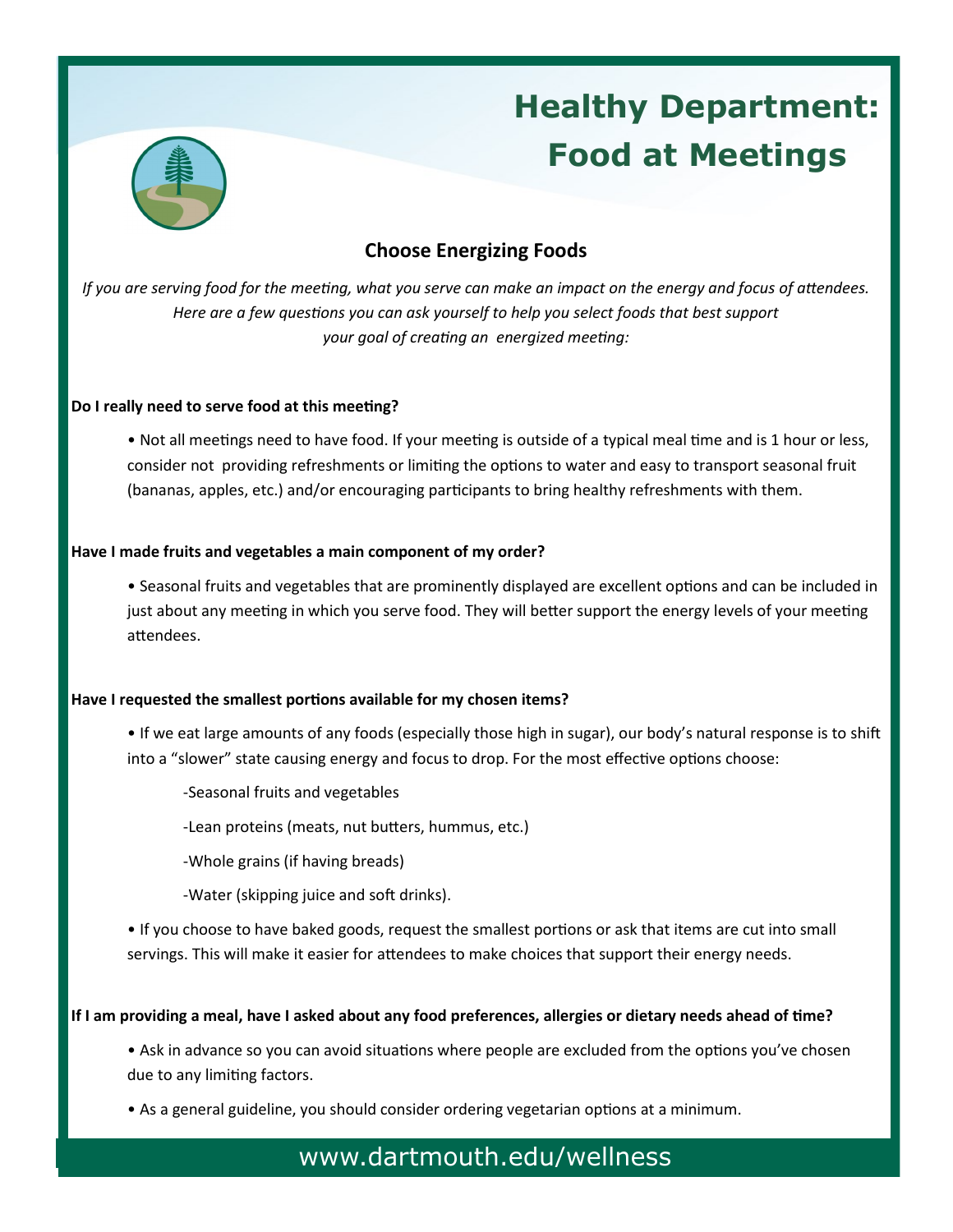

# **Healthy Department: Energized Day**

## **Help! I feel my energy dropping!**

 *It's 3:00 in the afternoon and you feel your energy and focus begin to drop. Here are a few strategies you can try when you find yourself in this situation:* 

## **MOVE IT**

• Taking a brisk walk for a few minutes can make a big difference. Challenge yourself with some stairs or a quick walk around the building—anything to get some blood flowing.

- If you can't step away from your desk, incorporate some basic movements while seated:
	- Shoulder rolls
	- Subtle arm or wrist stretch
	- Heel raises

• If you're in a lengthy meeting, try standing up for a few minutes to stretch your legs, if appropriate for the setting.

## **FUEL UP**

• What you eat can make a big impact on your energy. In general, try to focus meals or snacks around fruits, vegetables, lean proteins, whole grains, and water for the best results. Foods high in sugar (muffins, pastries, juice, soda) may give you a short-term energy burst, but it will be followed by a rapid energy crash and loss of focus.

• It can be helpful to think of the food you eat as "fuel" for your work to help you make choices that are in line with your work goals.

## **STAY FOCUSED**

• Unless required by your job, resist the urge to multi-task in a meeting by using devices, checking email, or letting your mind wander—you should truly try to stay engaged.

• Inevitably, thoughts about waiting tasks or other random thoughts will pop into your head so it can be helpful to have a small notebook ready to jot these down until you have time to address them more directly.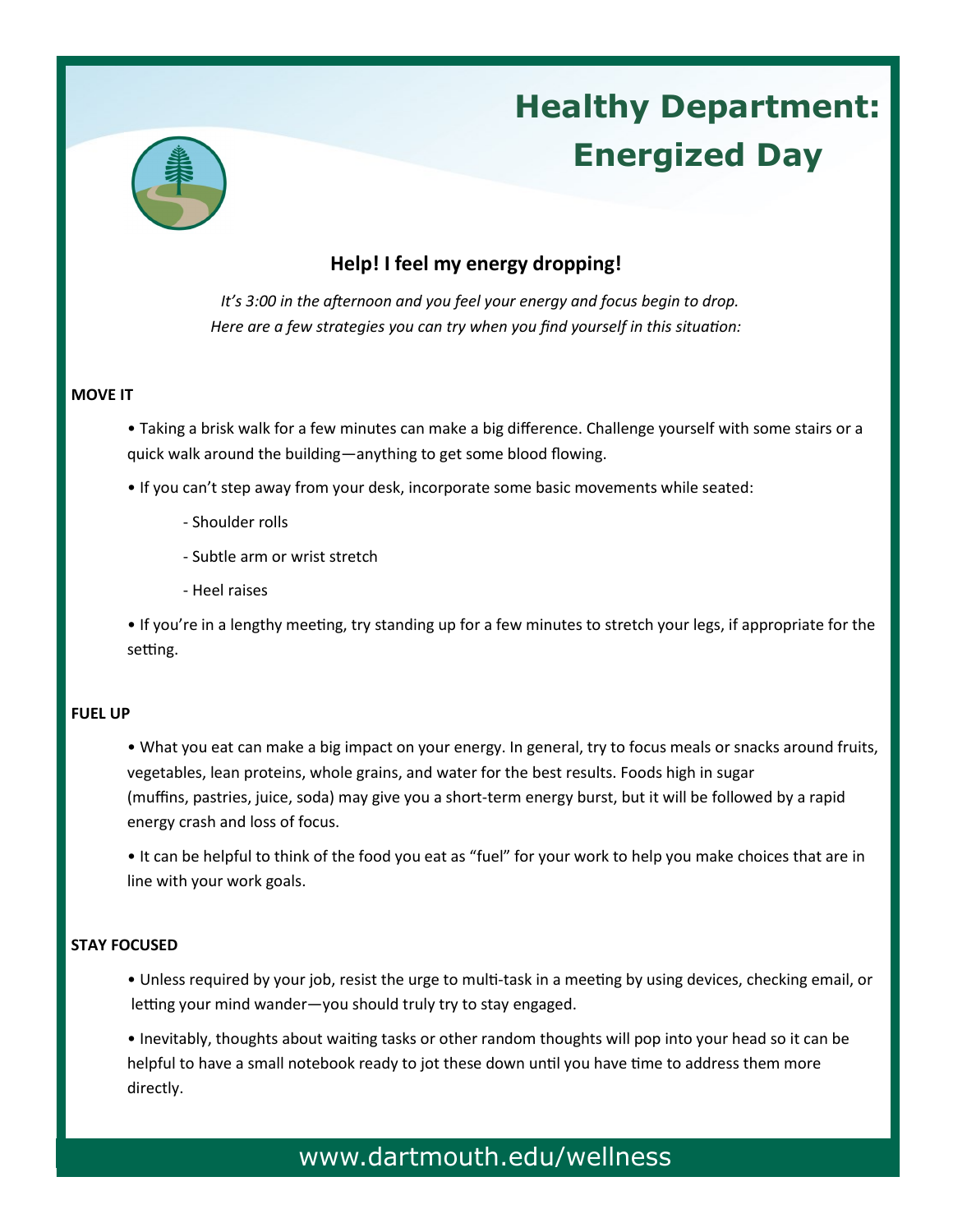

# **Healthy Department: Energy Breaks**

## **Energy Break Ideas**

**Check out the list below for sample energy breaks you can incorporate into your day. Stepping away from your work for just 2 – 5 minutes can help you feel more energized, less stress, more focused and more productive when you return. Get started with at least one energy break each day and then work up to adding in a few breaks throughout your day.** 

**Start a movement in your office and encourage your colleagues to join you!**

- 1. Close your eyes and take 10 slow deep breaths clear your mind and just focus on your breathing.
- 2. Head outside and take a quick walk around your building.
- 3. Take a bathroom break and use the bathroom on a different floor if you're able, take the stairs!
- 4. Walk to the kitchen to fill up your water bottle to stay hydrated.
- 5. Roll your shoulders forward 5 times and then backward 5 times.
- 6. Stand up and do 5 shallow squats wear flat shoes or take your shoes off.
- 7. Meditate for a moment. Close your door or put on a set of headphones and listen to this video here.

Looking for a longer meditation? Check out the [Headspace](https://www.headspace.com/headspace-meditation-app) app or the [Stop, Breathe & Think](http://www.stopbreathethink.org/) App

for 5 – 10 minute meditations.

- 8. If you're able, walk up and down a flight of stairs.
- 9. Looking for something more advanced? Try 10 pushups, 10 deep squats, or a 1 minute plank!
- 10. Stand up and do 10 heel raises (raise up on your toes; hold on to a chair for balance if needed)
- 11. Doodle on scrap paper or grab your coloring book and colored pencils and get creative.
- 12. Close your eyes and lose yourself to relaxing music. Try listening to this music [here](https://www.youtube.com/watch?v=pZ7XIWgseJ0) to unwind.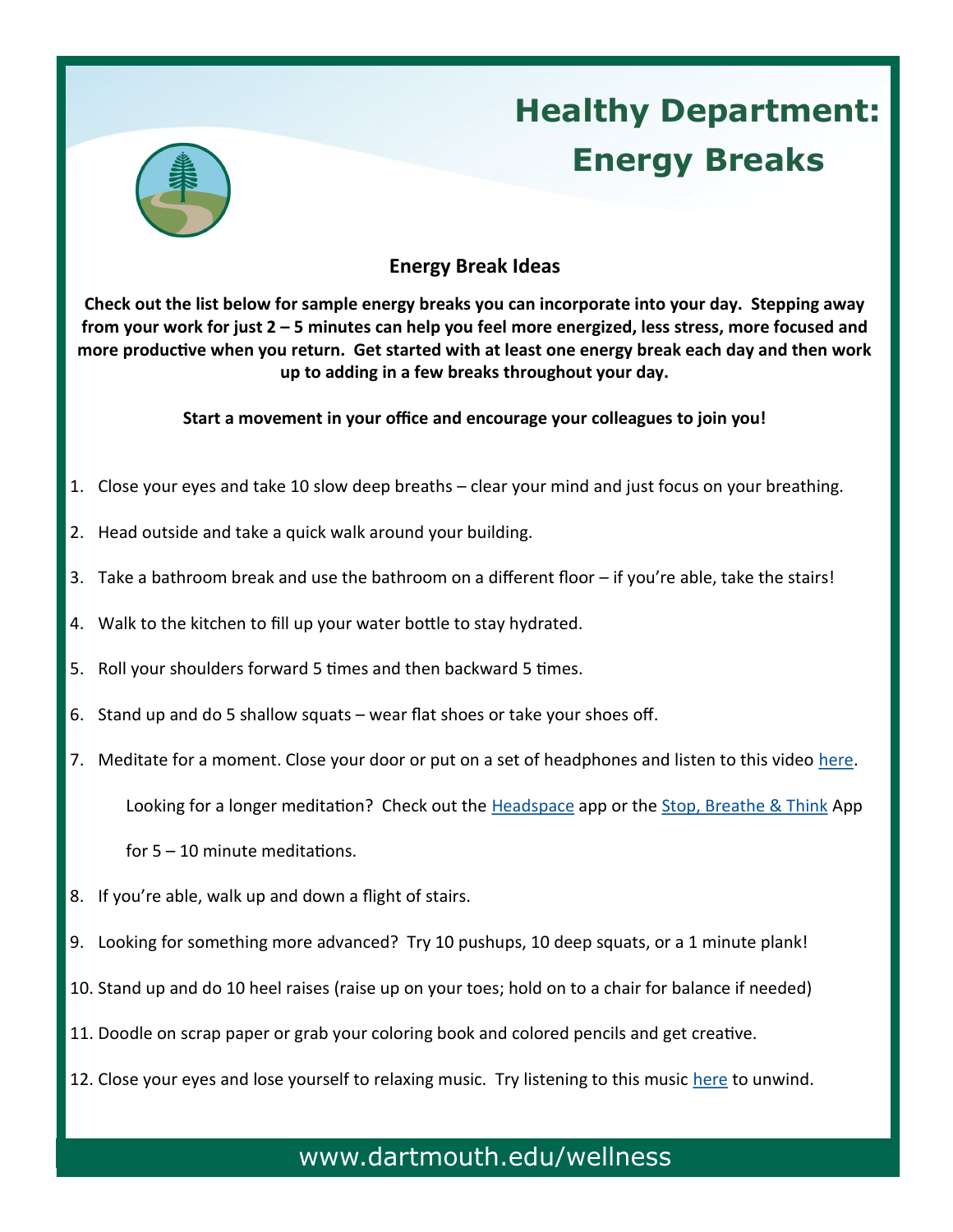

# **Healthy Department: Stretches**

## **Movement: Stretches**

*For a few quick ideas for movement breaks throughout your day and during meetings, consider the following stretches and exercises that can be done almost anywhere:*





**Reach over head** Reach in front with hands clasped



**Shoulder Rolls Allah Accords Heal Raises Heel Raises** 





 *Shallow squats (if in appropriate shoes and clothing)*